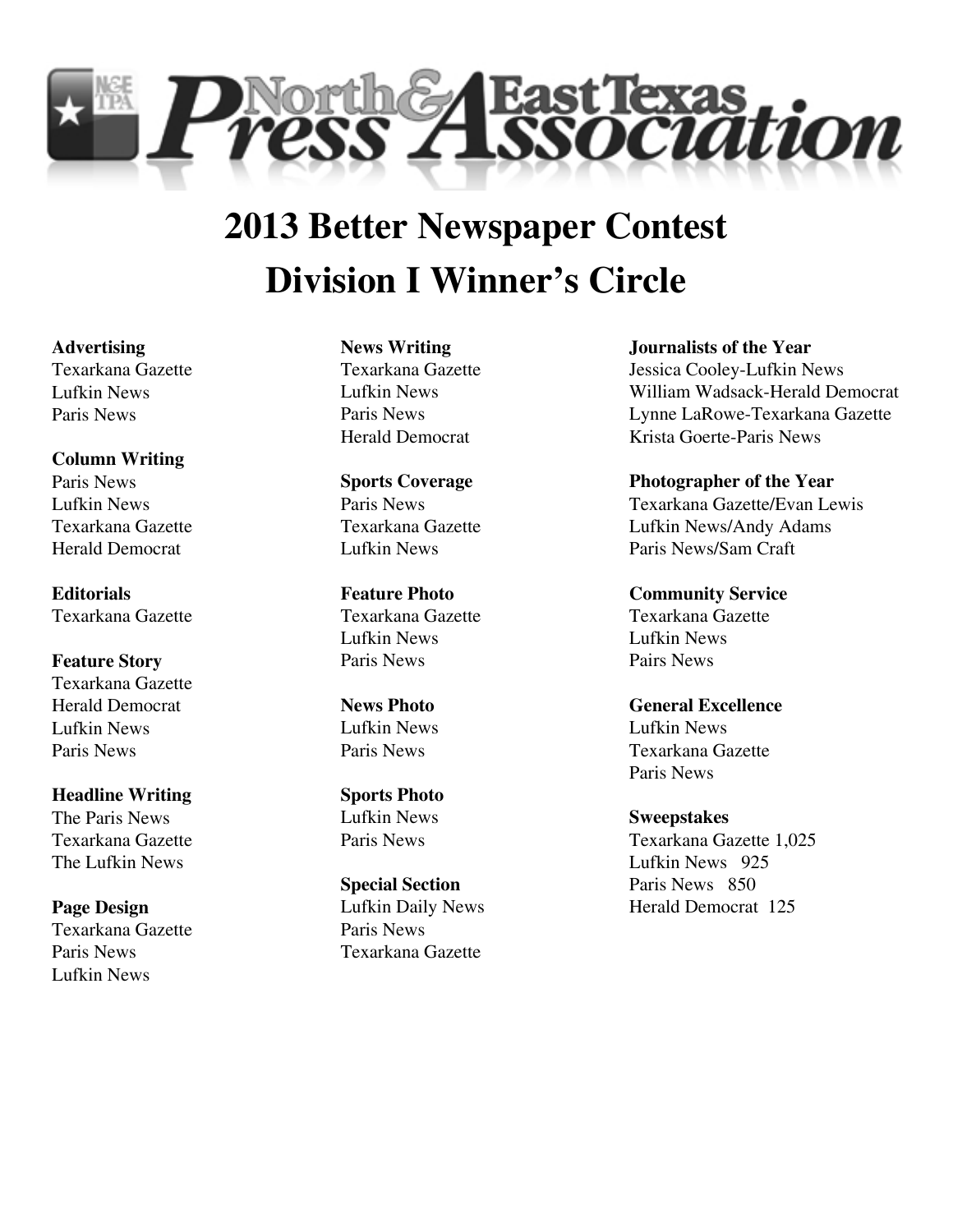

# **Division 2 Winner's Circle 2013 Better Newspaper Contest**

**Advertising** Athens Daily Review

## **Column Writing**

Stephenville Empire-Tribune/Sara Berge Henderson Daily News/Matthew Prosser Athens Daily Review/Rich Flowers Daily Sentinel/Ashley Smith

**Editorials** NONE

## **Feature Story**

Henderson Daily News/Matthew Prosser & Rachel Riley Daily Sentinel/Paul Bryant Athens Daily Review/Jayson Larson & Rich Flowers Stephenville Empire-Tribune/ Amanda Kimble & Donnie Bryant

# **Headline Writing**

Athens Daily Review Henderson Daily News Stephenville Empire-Tribune **Page Design** Daily Sentinel Athens DailyReview

**News Writing** NONE

**Sports Coverage** Stephenville E-T Athens D-R

**Feature Photo** Daily Sentinal Athens Daily Review Henderson Daily News

**News Photo** Daily Sentinel Athens Daily Review Henderson Daily News Stephenville Empire-Tribune

**Sports Photo** Stephenville Empire-Tribune Daily Sentinel Athens Daily Review

**Special Section** Daily Sentinel Athens Daily Review Stephenville Empire-Tribune

**Journalists of the Year** Paul Bryant-Daily Sentinel Rich Flowers-Athens Review Matthew Prosser-Henderson Daily News Sara Berge-Stephenville Empire-Tribune

**Photographer of the Year** Daily Sentinel/Andrew Brosig

**Community Service** NONE

**General Excellence** Daily Sentinal Stephenville Empire-Tribune Athens Daily Review

**Sweepstakes** Athens Daily Review

Nacogdoches Daily Sentinal Stephenville Empire-Tribune Henderson Daily News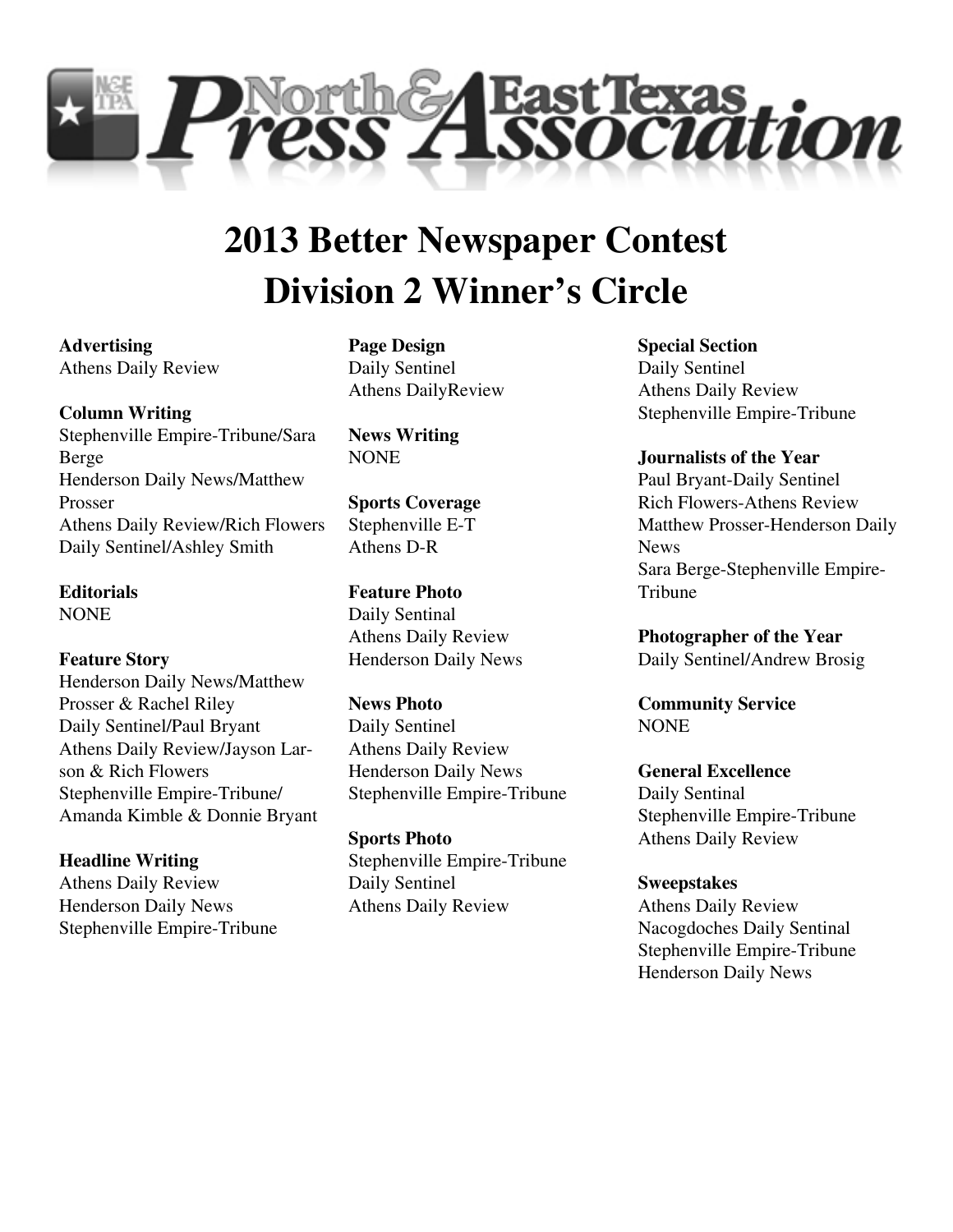

# **Division 3 Winner's Circle 2013 Better Newspaper Contest**

#### **Advertising**

The Light & The Champion Hood County News Wise County Messenger Graham Leader

# **Column Writing**

Kilgore News-Herald/Mike Simpson Hood County News/Mark Wilson Wise County Messenger/Kristen **Tribe** Burleson Star/Brian Porter

# **Editorials**

Burleson Star Hood County News Wise County Messenger Breckenridge American

## **Feature Story**

Wise County Messenger &Brandan Evans/Erika Pedroza Hood County News/Rick Mauch & Mark Wilson Kilgore News/Herald-Austin King &James Draper Graham Leader/Gay Storms Burleson Star/Julissa Trevino & Brian Porter

**Headline Writing** Kilgore News Herald Wise County Messenger Breckenridge American The Graham Leader

# **Page Design** Hood County News Wise County Messenger Kilgore News-Herald Breckenridge American

**News Writing** Wise County Messenger Hood County News Kilgore News Herald

## **Sports Coverage** Wise County Mess Hood County News Kilgore News Herald

## **Feature Photo**

Wise County Messenger Hood County News Graham Leader Burleson Star

**News Photo** Hood County News Wise County Messenger Graham Leader

## **Sports Photo** Wise County Messenger Burleson Star Hood County News Kilgore News-Herald

**Special Section** Kilgore News-Herald Wise County Messenger Hood County News Graham Leader

## **Journalists of the Year**

Kathy Cruz/Hood County News James Draper/Kilgore News Herald Brandon Evans/Wise County Messenger Cherry Rushin/Graham Leader

# **Photographer of the Year**

Hood County News/Mary Vinson Wise County Messenger/Joe Duty Breckenridge American/Rob Durham Kilgore News Herald/James Draper

**Community Service**

Kilgore News-Herald Hood County News Graham Leader Burleson Star

## **General Excellence**

Hood County News Wise County Messenger Kilgore News Herald Graham Leader

# **Sweepstakes**

Hood County News Wise County Messenger Kilgore News Herald Graham Leader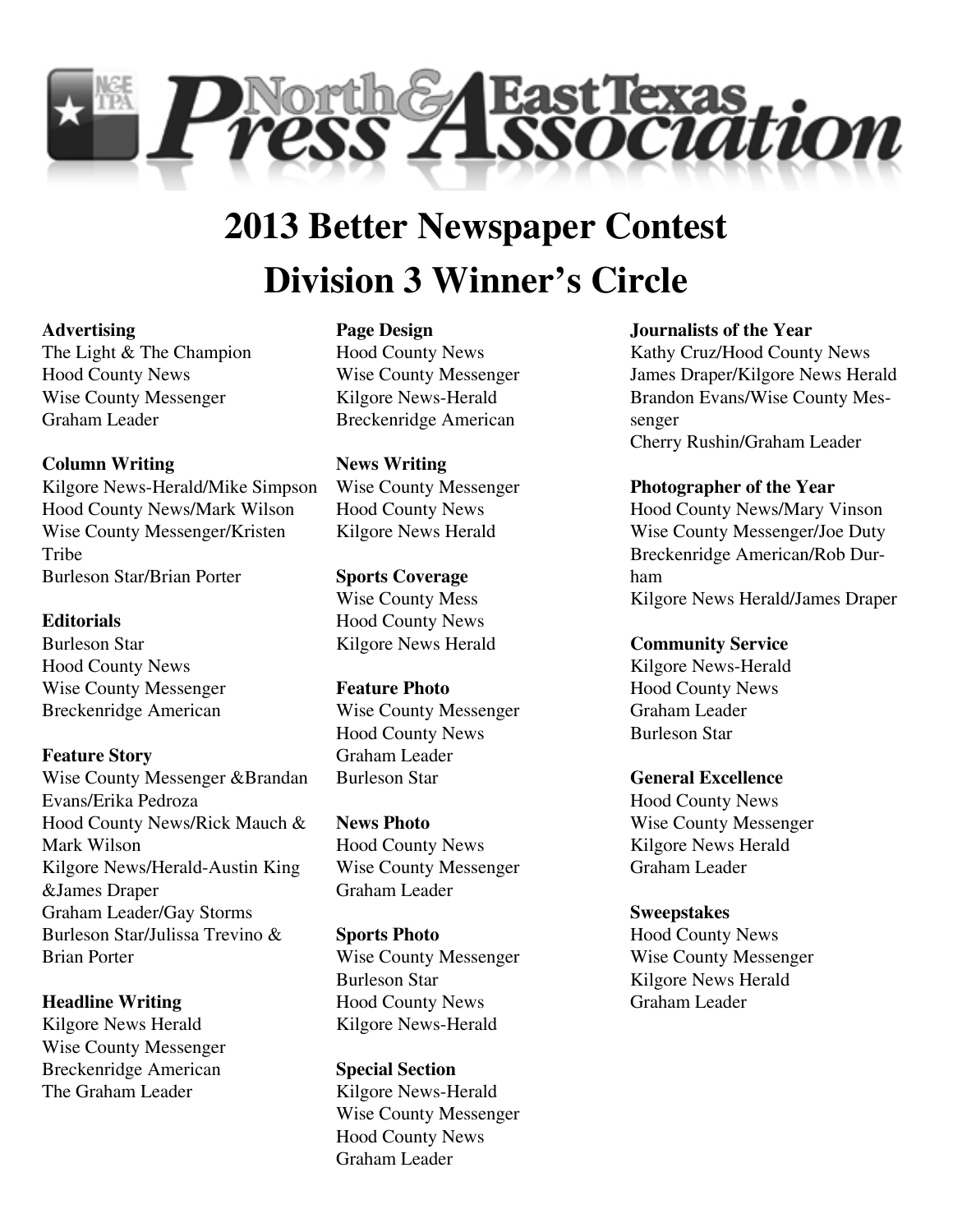

# **Division 4 Winner's Circle 2013 Better Newspaper Contest**

#### **Advertising**

Wylie News Azle News Springtown Epigraph Pittsburg Gazette

## **Column Writing**

Azle News-Mark Campbell Mineola Monitor-Gary Edwards Winnsboro News-Linda Henry Kaufman Herald-Loyd Cook

## **Editorials**

Winnsboro News Mount Vernon Optic-Herald Kaufman Herald The Bee

## **Feature Writing**

Azle News/Chase Carter & Carla Stutsman Wylie News/Judy Truesdell Pittsburg Gazette/Kim Cox & Susan Taft Mineola Monitor/Gary Edwards

**Headline Writing** Springtown Epigraph Pittsburg Gazette Azle News Mineola Monitor

**Page Design** Mineola Monitor Winnsboro News Pittsburg Gazette Mount Vernon Optic-Herald

## **News Writing**

Mount Vernon Optic-Herald Winnsboro News Springtown Epigraph Mineola Monitor

**Sports Coverage** Azle News Springtown Epigraph Mount Vernon Optic-Herald Mineola Monitor

#### **Feature Photo**

Wylie News Mineola Monitor Azle News Mount Vernon Optic-Herald

#### **News Photo**

Mineola Monitor Azle News The Bee Winnsboro News

**Sports Photo** Mineola Monitor Azle News Springtown Epigraph Wylie News

**Special Section** Azle News Springtown Epigraph Wylie News Pittsburg Gazette

## **Journalists of the Year**

Gary Edwards/Mineola Monitor Bryan Giguere/Winnsboro News Lillie Bush-Reves/Mount Vernon Optic-News

#### **Photographer of the Year**

Gary Edwards/Mineola Monitor Ross Hunter Winnsboro News Chad Wilson C-B Statesman

#### **Community Service**

Azle News Pittsburg Gazette Wylie News Winnsboro News

# **General Excellence**

Mineola Monitor Azle News Wylie News Springtown Epigraph

# **Sweepstakes**

Azle News 750 Mineola Monitor 675 Wylie News 450 Winnsboro 375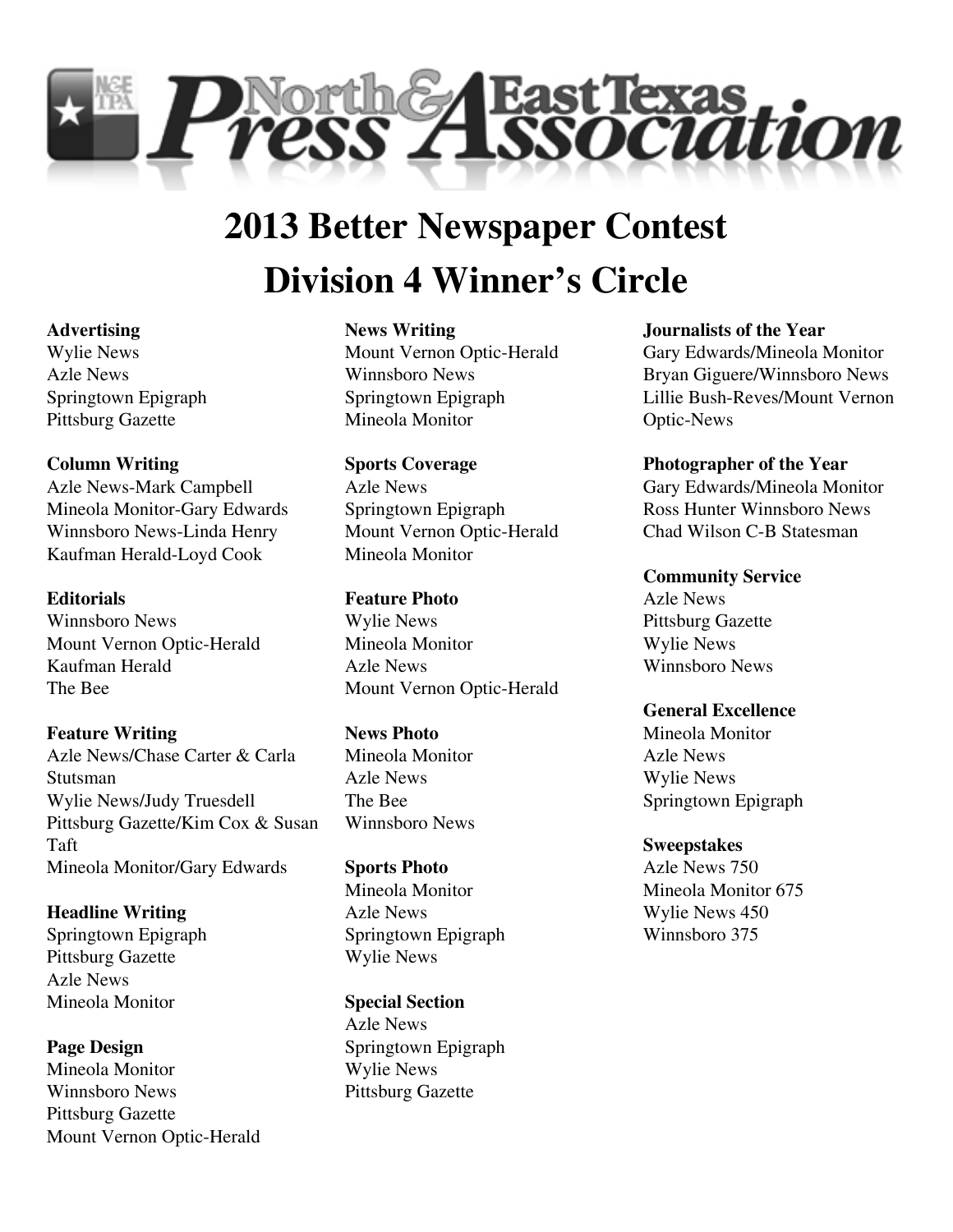

# **Division 5 Winner's Circle 2013 Better Newspaper Contest**

## **Advertising**

Dublin Citizen Tri County Leader Public I News Pilot Point Post Signal

**Column Writing** Pilot Point/David Lewis Glen Rose Reporter/Amanda Kimble Pilot Point/Richard Green Tri County Leader/Suzanne Loudamy

**Editorials** Pilot Pint/David Lewis Lake County Sun/Mark Engebretson

**Feature Story** Lake Country Sun Tri County Leader Pilot Point Post-Signal Farmersville Times

**Headline Writing** The Farmersville Times Tri County Leader Pilot Point Post Signal Glen Rose Record

**Page Design** Pilot Point Post-Signal Glen Rose Reporter Olney Enterprise Tri County leader

#### **News Writing**

Pilot Point Post-Signal Olney Enterprise Farmersville Times Dublin Citizen

**Sports Coverage** Tri County Leader Pilot Point Post Signal Glen Rose Reporter Farmersville Times

**Feature Photo** Pilot Point Post-Signal Lake Country Sun Farmersville Times Muenster Enterprise

**News Photo** Farmersville Times Pilot Point Post-Signal Lake Country Sun Olney Enterprise

**Sports Photo** Farmersville Times Tri County Leader Lake Country Sun Muenster Enterprise

**Special Section** Glen Rose Reporter Pilot Point Post-Signal Farmerville Times Muenster Enterprise

**Journalists of the Year** Amanda Kimble/Glen Rose Reporter Paul Gaudette/Dublin Citizen Wyndi Veigel/Farmersville Times Mindi Kimbro/Olney Enterprise

**Photographer of the Year** Mindi Kimbro/Olney Enterprise Mac McKinnon/Dublin Citizen Janie Hartman/Muenster Enterprise

**Community Service** Farmersville Times Olney Enterprise

**General Excellence**

Glen Rose Reporter Tri County leader Dublin Citizen Olney Enterprise

**Sweepstakes** Pilot Point Post-Signal 825 Farmersville Times 575 Tri County Leader 550

Lake Country Sun 350